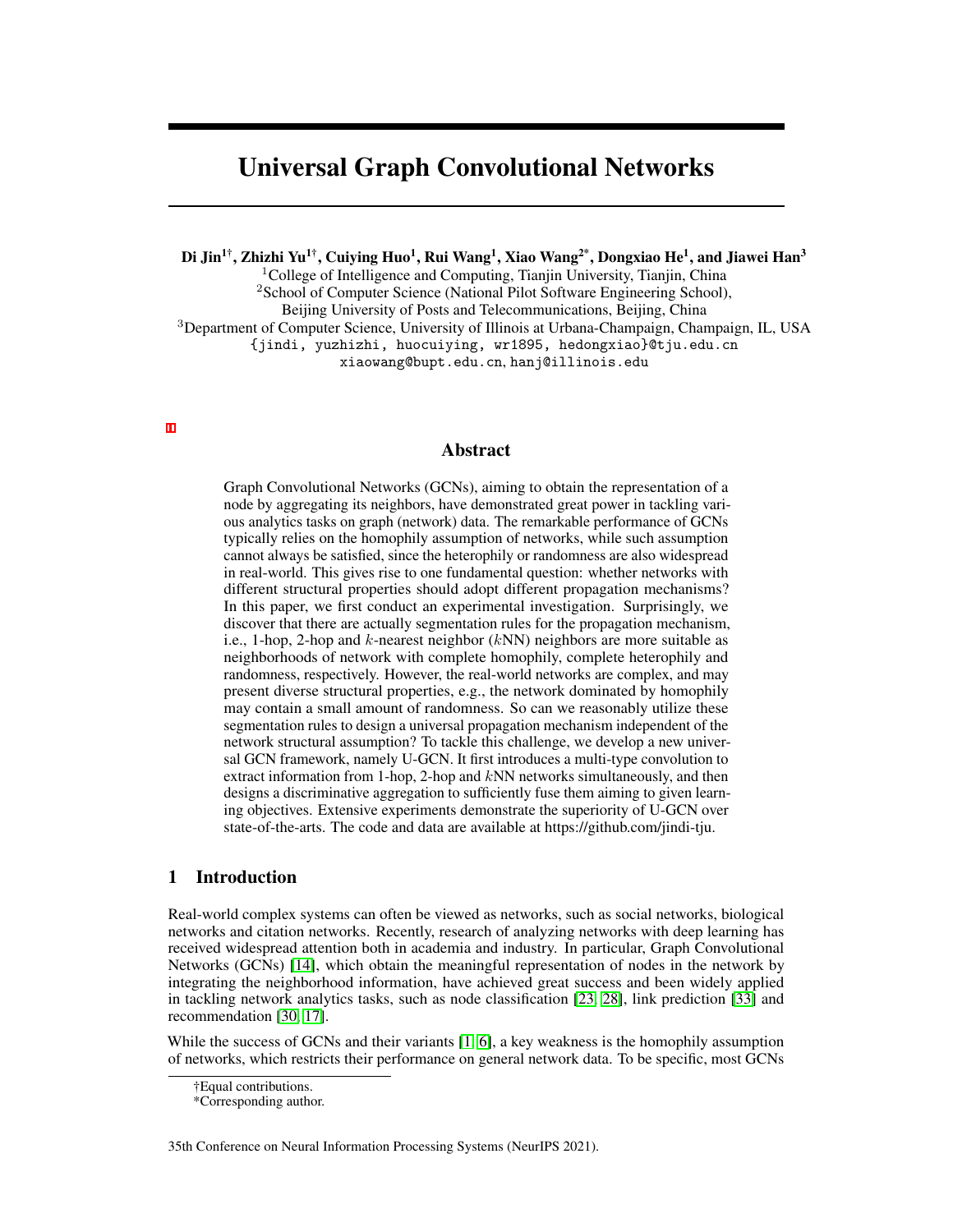seem to be tailor-made to work on homophily networks [\[18\]](#page-10-5), where nodes within the same class tend to connect with each other. In fact, heterophily [\[20\]](#page-10-6) networks, where nodes of different classes tend to link together, are also widespread in real-world. For example, different types of amino acids are more likely to be connected in protein structure [\[35\]](#page-10-7), and fraudsters tend to connect to accomplices than to other fraudsters in transaction networks [\[21\]](#page-10-8). Furthermore, the random networks also often exist in real-world, such as railway networks, where the edges between nodes are more likely to be randomly generated.

Most popular GCNs typically obtain node embeddings of these networks using 1-hop network neighbors as neighborhoods for information propagation [\[12,](#page-9-3) [29\]](#page-10-9). However, considering the different structural properties of networks (e.g., homophily or heterophily), whether different networks should adopt a unified or different propagation mechanisms? This is a very important question for GCNs since they mainly gain better performance through the propagation of information. A well informed answer can help us better understand the essence of GCNs, such as how different types of nodes affect the propagation, and what type of nodes are really required to achieve a certain level of predictive accuracy aiming to different networks.

Several recent works have studied the networks with different structural properties. For example, Pei *et al*. [\[22\]](#page-10-10) consider the heterophlily property of networks, and propose a geometric aggregation scheme to overcome neighborhood structural information losing and long-range dependencies lacking. Zhu *et al*. [\[35\]](#page-10-7) design an effective model which improves the representation power of GCNs under heterophily through theoretical and empirical analysis. Chien *et al*. [\[4\]](#page-9-4) introduce a new generalized pageRank (GPR) architecture to jointly optimize node feature and topological information extraction. Bo *et al*. [\[2\]](#page-9-5) assess the roles of low-frequency and high-frequency signals, and propose an efficient method that can adaptively integrate different signals in the process of message passing. However, there is still a lack of insightful understanding from the perspective of propagation mechanism.

As the first contribution of this study, we conduct experiments analysing the propagation mechanism of GCNs in networks with different structural properties. Surprisingly, our experiments clearly illustrate that for networks with complete homophily, complete heterophily and randomness, 1-hop, 2-hop and k-nearest neighbor  $(kNN)$  neighbors are more suitable as neighborhoods for information propagation, respectively. This means that the depicting ability of the current propagation mechanism of GCNs is limited, and networks with different structural properties may need to adopt different propagation mechanisms.

In fact, while these segmentation rules seem to be able to select appropriate nodes as neighborhoods in an ideal way, the real-world networks are complex, and may present diverse properties, e.g., the network dominated by homophily may contain a small amount of randomness or heterophily. A natural question is, "*Can we reasonably utilize these segmentation rules to design a universal propagation mechanism independent of the network structural assumption*?"

To tackle this challenge, we propose a novel and universal GCN model, i.e., U-GCN, for general network data. The central idea is that we learn node embeddings by making full use of the information from 1-hop, 2-hop and kNN neighbors, and fuse them adaptively to derive deeper correlation information for the given learning objectives. To be specific, we first introduce a multi-type convolution mechanism. It uses 1-hop network (i.e., original input network), 2-hop network and kNN network that constructed by 1-hop, 2-hop and kNN neighbors for direct information propagation separately, and utilizes a node-level attention mechanism for each network, to extract three specific embeddings. We then make a discriminative aggregation to learn out the importance of these three embeddings, thereby extracting the most correlated information aiming to the ground truth such as node classification. Extensive experiments on a series of benchmark datasets demonstrate the superiority of U-GCN over some state-of-the-arts.

# 2 Notations and Preliminaries

Let  $G = (A, X)$  be an undirected attributed network, where  $A \in \mathbb{R}^{n \times n}$  represents the symmetric adjacency matrix with n nodes, and  $X \in \mathbb{R}^{n \times p}$  is the attribute (content) matrix of p attributes per node. Concretely,  $a_{ij} = 1$  denotes there is an edge between nodes  $v_i$  and  $v_j$ , or 0 otherwise; and  $x_i$ represents the attribute vectors of node  $v_i$ .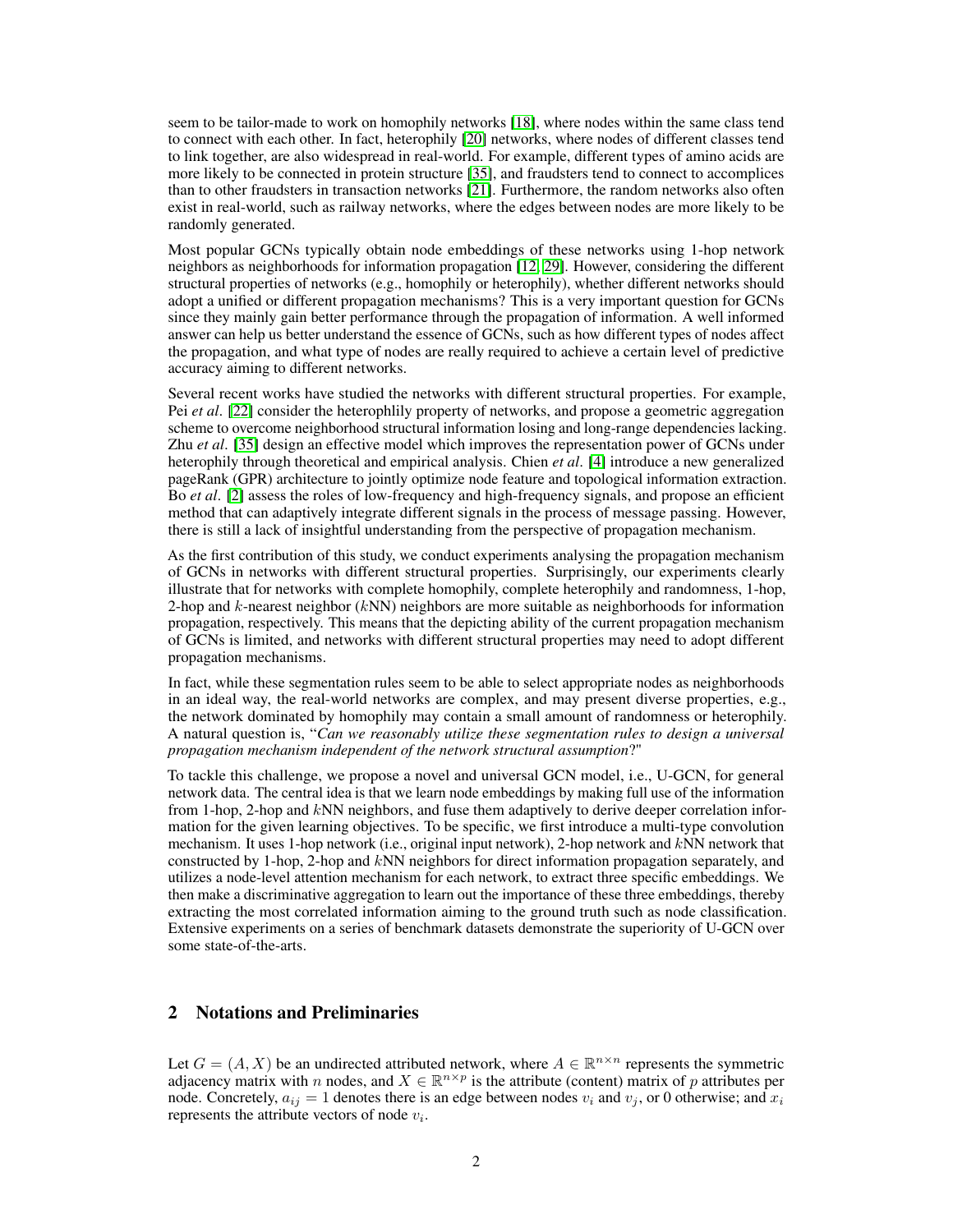Given an attribute network G, and a labeled node set  $V_L$  containing  $u \ll |V|$  nodes, where each node  $v_i \in V_L$  contains a unique class label  $y_i \in Y$ . The goal of semi-supervised node classification is to infer the labels of nodes in  $V \backslash V_L$  by learning a classification function  $\mathcal{F}$ .

Homophily. In this work, the level of homophily ratio of edges [\[35\]](#page-10-7) is used to define networks with strong homophily/heterophily. Specifically, the level of homophily ratio of edges is the fraction of edges in a network which connect nodes that have the same class label (i.e., intra-class edges), described by:

$$
\alpha = \frac{|(v_i, v_j) : a_{ij} = 1 \land y_i = y_j|}{|m|},
$$
\n(1)

where m is the number of edges. Networks with  $\alpha$  closer to 1 tend to have more edges connecting nodes within the same class, or stronger homophily; whereas networks with  $\alpha$  closer to 0 have more edges connecting nodes in different classes, or stronger heterophily.

Graph Convolutional Network. Graph Convolutional Network (GCN) [\[14\]](#page-9-0) is a variant of multilayer convolutional neural networks that operates directly on networks. It learns embedding of each node by iteratively aggregating the information from its neighbors. Mathematically, let  $H^{(l)}$  be the feature representation of the l-th layer, and  $H^{(0)}$  be the node attribute matrix, the forward propagation can be defined as:

$$
H^{(l)} = \sigma(\tilde{D}^{-\frac{1}{2}}\tilde{A}\tilde{D}^{-\frac{1}{2}}H^{(l-1)}W^{(l)}),\tag{2}
$$

where  $\tilde{A} = A + I$  stands for the adjacency matrix with self-loops,  $\tilde{D}$  the node degree matrix of  $\tilde{A}$ , i.e.,  $\tilde{D}_{ii} = \sum_j \tilde{A}_{ij}$ ,  $W^{(l)}$  a trainable weight matrix and  $\sigma$  the non-linear activation function. While GCN works well on several network analysis tasks such as node classification [\[10,](#page-9-6) [15\]](#page-9-7), it still has a fundamental problem, that is, homophily assumption of networks, which leads to the main contribution in this work, i.e., analyse what type of nodes are more suitable as neighborhoods for direct information propagation independent of the network structural assumption.

### 3 Motivating Observations

Here, we present a simple yet intuitive case study to illustrate and analyze the performance of GCN changes with different propagation mechanisms. The main idea is that we will apply GCN to networks with different structural properties utilizing three types of nodes: 1-hop, 2-hop and  $k$ -nearest neighbor ( $kNN$ ) neighbors, which are often believed to be the effective neighborhoods for node classification in networks [\[28,](#page-10-1) [35\]](#page-10-7), to realize the information propagation, respectively. Then, we will check the performance of GCN on these cases. A universal propagation mechanism should provide a good result in general network data. However,

if the performance drops sharply in comparison with the other two situations, this will demonstrate that networks with different structural properties may need to use different propagation mechanisms.

Setup. We conduct experiments on the Newman artificial networks [\[7\]](#page-9-8) with different properties. The network consists 128 nodes divided into 4 classes, where each node has on average  $z_{in}$  edges (i.e., intra-class edges) connecting to nodes of the same class and  $z_{out}$  edges (i.e., inter-class edges) to nodes of other classes, and  $z_{in} + z_{out} = 16$ . Note that here we utilize two indicators:  $\rho_{in} = z_{in}/32$ and  $\rho_{out} = z_{out}/96$ , to determine the network property, i.e.,  $\rho_{in} > \rho_{out}$ ,  $\rho_{in} = \rho_{out}$  and  $\rho_{in}$  $\rho_{out}$  means the network with homophily, randomness and heterophily, respectively.

For node attributes, we generate a 4h-dimensional binary attributes (i.e.,  $x_i$ ) for each node to form 4 attribute clusters, corresponding to the 4 classes [\[9\]](#page-9-9). To be specific, for every node in the  $m$ -th class, we use a binomial distribution with mean  $p_{in} = h_{in}/h$ 



Figure 1: The performance of GCN of using different propagation mechanisms: 1-hop, 2-hop and kNN neighbors as neighborhoods respectively on Newman networks.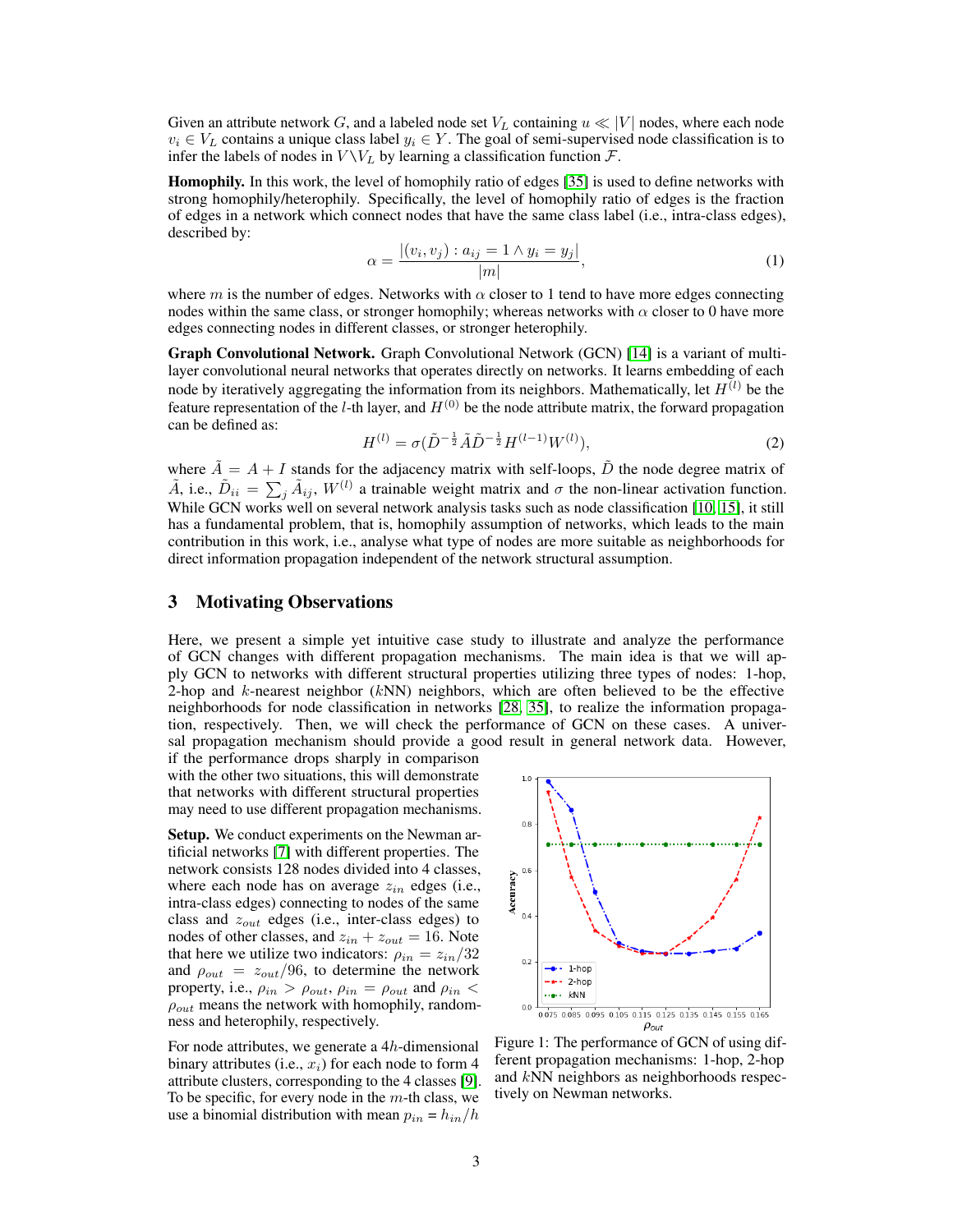to generate a h-dimensional binary vector as its  $((m - 1) \times h + 1)$ -th to  $(m \times h)$ -th attributes, and generated the rest attributes using a binomial distribution with mean  $p_{out} = h_{out}/(3h)$ . In our experiments, we set  $4h = 200$  and  $h_{out} = 4$  ( $h_{in} + h_{out} = 16$ ), so that  $p_{in} > p_{out}$ , the h-dimensional attributes are associated with the m-th class with a higher probability, whereas the rest  $3h$  attributes are irrelevant.

As shown in Figure 1, for networks with strong homophily (e.g.,  $\rho_{out} = 0.075$ ), it is easy to obtain high accuracy using 1-hop network neighbors. However, as the inter-class edges increase, the accuracy is rapidly reduced. This mainly due to the homophily assumption, preventing GCN from effectively fusing information. On the other hand, for networks with strong heterophily (e.g.,  $\rho_{out} = 0.165$ ), it is surprising that, the accuracy of GCN of using 2-hop neighbors as neighborhoods (i.e., 83.15%) is much higher than that of using 1-hop network neighbors (i.e., 32.85%). Since the homophily ratio of 2-hop neighbors may rise with the increase of inter-class edges, GCN of using 2-hop neighbors is more effective to some extent. Interestingly, we can find that GCN of utilizing  $kNN$  is easy to get the staple accuracy, i.e., 71.46%. In particular, it is much higher than those of using 1-hop and 2-hop neighbors on complete random network (i.e.,  $\rho_{out} = 0.125$ ).

Summary. This case study shows that the current propagation mechanism of GCN is not universal for general network data, but we can find that there are rules in several special situations (i.e., complete random network). This motivates us that networks with different structural properties may need adopt different propagation mechanisms.

We conduct extra experiments on Newman networks [\[7\]](#page-9-8) with complete homophily, randomness and complete heterophily utilizing GCN, so as to discover more appropriate propagation mechanism to select valuable nodes as neighborhoods, and thus improving the performance of GCNs for different networks. One straightforward strategy is to learn network embeddings with different GCNs using different types of nodes (i.e., 1-hop, 2-hop and kNN neighbors), and concatenate the embeddings into a single vector, so as to use the discriminative aggregation mechanism (which will be introduced in Section 4.2 below) to learn their importance for node classification. We show the attention values as a function of the number of training iterations in Figure 2.



Figure 2: An example illustrating that the importance of three different types of neighbors (i.e., 1-hop, 2-hop and kNN neighbors) changes with network properties. The upper part of A-C represents networks with complete homophily, randomness and complete heterophily, respectively; while the lower part denotes the attention values as a function of the number of training iterations in corresponding networks.

*Observation 1: Network with complete homophily tends to obtain better performance utilizing 1-hop network neighbors for direct information propagation.* For the network in Figure 2A, the edges exist only in nodes within the same class, or complete homophily. As shown, 1-hop network neighbors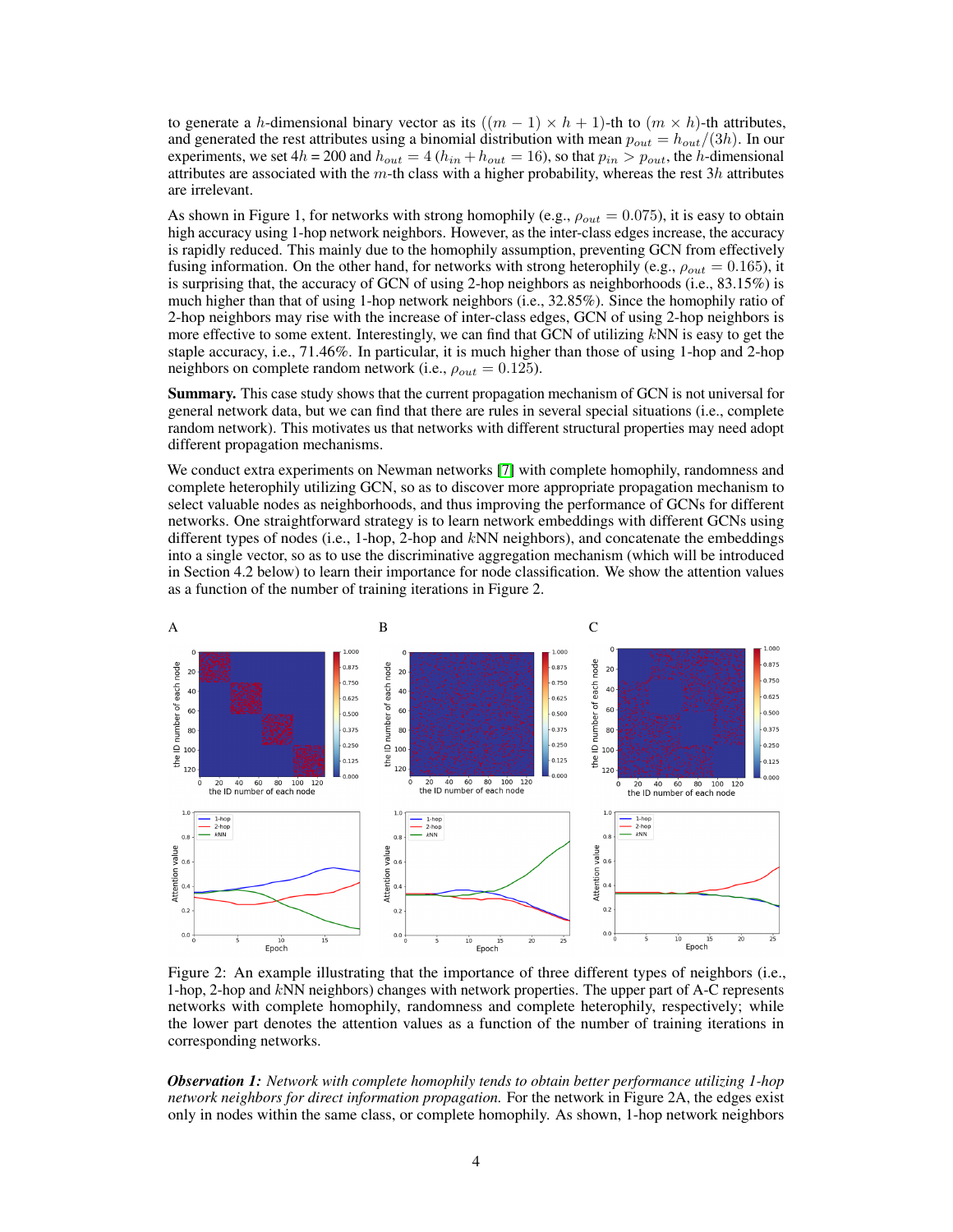show great importance as the increase of training iterations. This partly validates that under the setting of complete homophily, 1-hop neighbors are more effective for direct information propagation compared to 2-hop and kNN neighbors.

*Observation 2: Network with randomness tends to get better performance utilizing* k*NN for direct information propagation.* The network in Figure 2B exhibits more randomness than Figure 2A, that is, complete random network. Obviously, with the increase of training iterations, the attention value of  $kNN$  is much higher than those of 1-hop and 2-hop neighbors. Since  $kNN$  typically constructed according to the similarity of node attributes, it can still realize the information fusion effectively, compared with the other two types of neighbors, in case that the network topology contains noise.

*Observation 3: Network with complete heterophily tends to obtain better performance utilizing 2-hop neighbors for direct information propagation.* For the network in Figure 2C, the edges exist only in nodes within different classes, or complete heterophily. While the learned attention values of these three types of neighbors differ slightly, the importance of 2-hop neighbors is relatively higher. This is mainly due to the fact that the homophily ratio of 2-hop neighbors becomes higher with the increase of inter-class edges (which is often the real life in many network analysis tasks).

While networks with different structural properties provide better performance utilize different propagation mechanisms, the real-world networks are complex, and may show diverse properties, e.g., the network dominated by homophily may contain a small amount of heterophily. Therefore, it is imperative to explore a universal propagation mechanism for GCNs independent of the network structural assumption.

Theorem 1. The real-world networks can be approximately decomposed into a mixture of three kinds of simple networks, namely complete homophily, complete random and complete heterophily, in different proportions.

*Proof.* Given a network  $G$ , where  $n$  and  $m$  denote the number of nodes and edges, respectively. Assuming that r edges  $(0 \le r \le m)$  are generated randomly, i.e., the probability of nodes connecting nodes within the same class or different classes is the same, which form a complete random network (with  $n$  nodes and  $r$  edges). The remaining edges connecting two nodes within the same class can then be regarded as composing a complete homophily network, or a complete heterophily network.

Summary. Now, we can conclude that a universal GCN model may not only consider the 1-hop (Observation 1), but also the 2-hop (Observation 2) and kNN neighbors (Observation 3) for direct information propagation. More importantly, considering different network properties can be more correlated with one of them or even their combinations, the model itself should adaptively learn their corresponding importance, so as to achieve feature fusion more effectively. This case study, although leveraging specific artificial networks, is representative because real-world networks can often be considered as the combination of these three simple network cases.

## 4 Our Proposed Approach

To address the homophily assumption of GCNs, our basic idea is to design a universal GCN framework which is suitable for general networks with any structural properties. It can not only make full use of the information from 1-hop, 2-hop and kNN neighbors, but also fuse them sufficiently aiming to given learning objectives. In this section, we start by proposing a new simple multi-type convolution mechanism over three kinds of neighbors, and then introduce a discriminative aggregation to learn the importance of each part: 1-hop, 2-hop and kNN neighbors, automatically.

#### 4.1 Multi-type Convolution Mechanism

To capture the information from 2-hop and kNN neighbors, we construct a 2-hop network  $G_R =$  $(A_R, X)$  based on original input network  $G_D = (A_D, X)$ , and a kNN network  $G_F = (A_F, X)$ based on node feature matrix  $X$ .

**2-hop Network.** For adjacency matrix  $A_R$ , considering that the number of neighbors at exactly 2 hops away may raise exponentially with the increase of network scale, we introduce a constraint, i.e., select node pairs connected by at least two different paths for each node to set edges. Simultaneously, we adopt the classic two-layers GCN to perform message passing on this 2-hop network  $(A_R, X)$ ,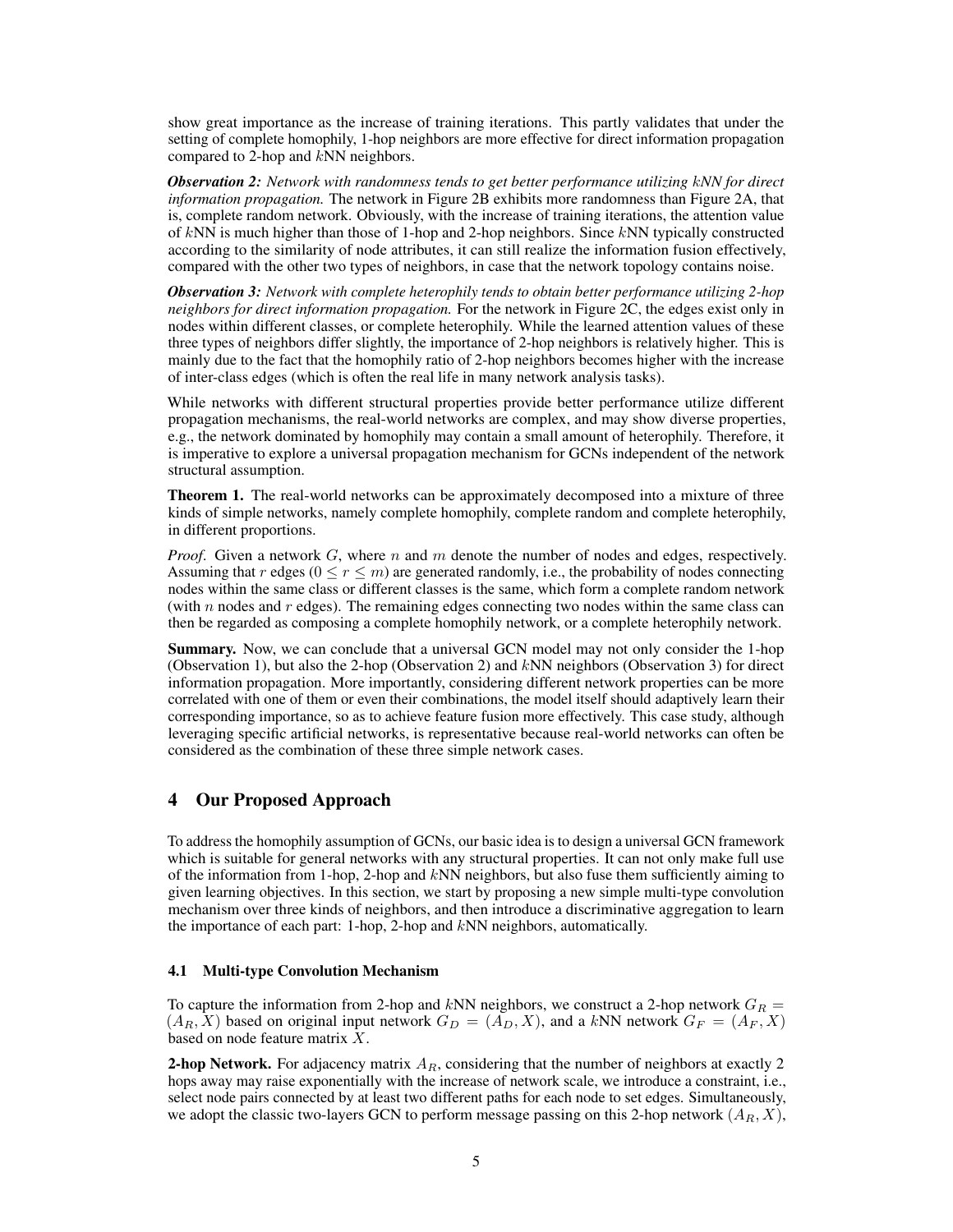and the *l*-th layer embedding matrix  $H_R^{(l)}$  can be denoted as:

$$
H_R^{(l)} = \sigma(\tilde{D}_R^{-\frac{1}{2}} \tilde{A}_R \tilde{D}_R^{-\frac{1}{2}} H_R^{(l-1)} W_R^{(l)}),\tag{3}
$$

where  $\tilde{A}_R = A_R + I$ , I is the identity matrix,  $\tilde{D}_R$  the diagonal degree matrix of  $\tilde{A}_R$ ,  $W_R^{(l)}$  the weight matrix and  $\sigma$  the non-linear activation function such as ReLU or Sigmoid. In this way, we can learn the node embeddings that capture the specific information from 2-hop neighbors.

 $kNN$  Network. There are many ways to obtain  $kNN$  for each node, such as Jaccard similarity, Cosine similarity and Gauss kernel. In what follows, we calculate the similarity matrix  $S \in \mathbb{R}^{n \times n}$  among n nodes utilizing Cosine similarity, which adopts the cosine value of the angle between two vectors to measure the similarity. Mathematically, let  $x_i$  be the feature vectors of node  $v_i$ , the similarity  $s_{ij}$ between nodes  $v_i$  and  $v_j$  is defined as:

$$
s_{ij} = \frac{x_i \cdot x_j}{|x_i||x_j|}.\tag{4}
$$

Then, the adjacency matrix  $A_F$  can be obtained by choosing top k similar node pairs for each node to set edges. Accordingly, the *l*-th layer embedding matrix  $H_F^{(l)}$  $F_F^{(t)}$  that gains the information from  $kNN$  can be calculated in the same way as in 2-hop network. Also of note, we use a linear algorithm Ball-tree  $[16]$  for the calculation of  $kNN$  network which will not increase the complexity of GCN.

As for 1-hop network neighbors, we acquire the *l*-th layer embedding matrix  $H_D^{(l)}$  performing direct information propagation on original input network  $G_D = (A_D, X)$ . Therefore, the specific information encoded in 1-hop network neighbors can be extracted.

Node-level Attention. Before aggregating the information from original input network, 2-hop network and kNN network, we should note that the network-based neighbors of each node contribute to the embedding of the target node in different degrees. Here we adopt node-level attention [\[26\]](#page-10-12) to learn the importance of network-based neighbors for each node. To be specific, given a node pair  $(v_i)$ ,  $v_i$ ) and a specified network type t (where  $t \in \{G_D, G_R, G_F\}$ ), the importance coefficient between nodes  $v_i$  and  $v_j$  can be formulated as:

$$
e_{ij}^t = \text{LeakyReLU}(\mu_t^T[Wh_i||Wh_j]), \ \alpha_{ij}^t = \text{softmax}_j(e_{ij}^t) = \frac{\exp(e_{ij}^t)}{\sum_{r \in N_i^t} \exp(e_{ir}^t)},\tag{5}
$$

where  $\mu_t$  is the parameterized attention vector for network type t, and W the mapping matrix applied to each node. Then, the embedding of node  $v_i$  for network type t can be aggregated by the neighbor's embeddings with its corresponding weight coefficients as:

$$
h_i^t = \sigma \left( \sum_{j \in N_i^t} \alpha_{ij}^t W h_j \right).
$$
 (6)

#### 4.2 Discriminative Aggregation

After the multi-type convolution above, we then perform a discriminative aggregation utilizing the attention mechanism, so as to learn the contributions of 1-hop, 2-hop and  $kNN$  neighbors automatically based on the given learning objectives. To be specific, for each node  $v_i$ , let  $h_i^t$  denote its embedding in  $H_t$ , the attention value  $\beta_i^t$  can then be represented as:

$$
\beta_i^t = q^T \cdot \tanh(W_t \cdot (h_i^t)^T + b_t),\tag{7}
$$

where q denotes the parameterized attention vector,  $W_t$  the weight matrix and  $b_t$  the bias vector.

After obtaining the attention value of each network, i.e.,  $\beta_i^D$ ,  $\beta_i^R$ ,  $\beta_i^F$ , we normalize them via softmax function to get the final weight:

$$
\gamma_i^t = \text{softmax}(\beta_i^t) = \frac{\exp(\beta_i^t)}{\sum_t \exp(\beta_i^t)}.
$$
\n(8)

Obviously, a larger  $\gamma_i^t$  value means that the corresponding embedding is more important. The ouput embedding  $H$  can then be aggregated by these network-specific embeddings with its corresponding weight coefficients as:

$$
H = \sum_{t} \gamma_i^t \cdot H^t. \tag{9}
$$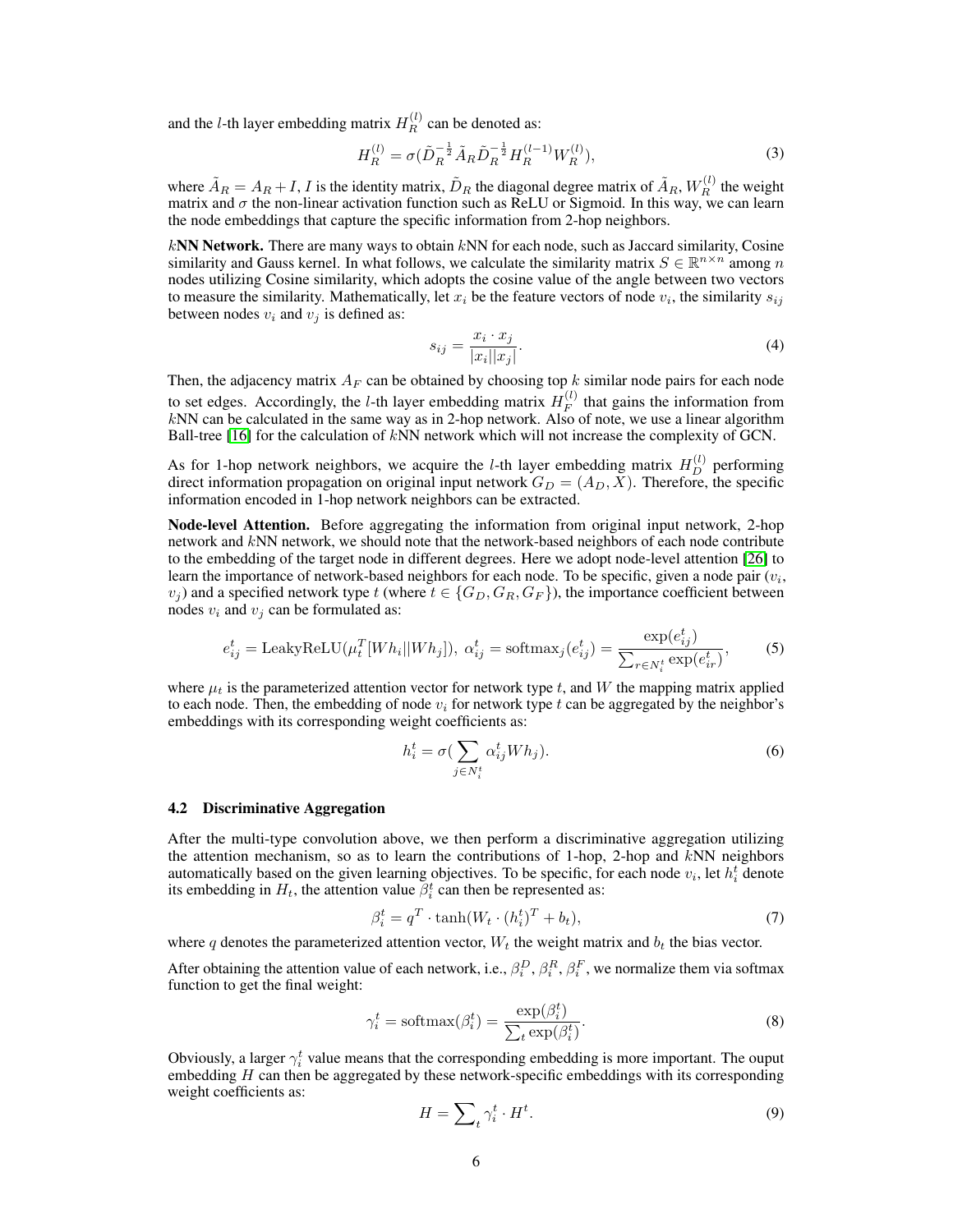Following GCN, we define the loss function by using cross entropy as:

$$
\mathcal{L} = -\sum_{i \in \mathcal{Y}_L} \sum_{f=1}^F Y_{if} \ln H_{if},\tag{10}
$$

where  $\mathcal{Y}_L$  is the set of node indices that have labels, Y the label indicator matrix, and F the dimension of the output embedding, which is equal to the number of classes.

### 5 Experiments

We first give the experimental setup, and then compare our U-GCN with some state-of-the-arts on node classification. We finally give an in-depth analysis of different components of our new approach.

#### 5.1 Experimental Settings

**Datasets.** We adopt eight public network datasets with edge homophily ratio  $\alpha$  ranging from strong homophily to strong heterophily, as shown in Table 1, to evaluate the performance of different methods. We use three citation networks Cora, CiteSeer and PubMed [\[19,](#page-10-13) [25\]](#page-10-14), two Wikipedia networks Chameleon and Squirrel [\[24\]](#page-10-15), and three webpage networks<sup>[1](#page-6-0)</sup> Cornell, Wisconsin and Texas.

Baselines. We compare our U-GCN with eight baselines: (1) the methods utilizing both topological and attribute information: GCN [\[14\]](#page-9-0), GAT [\[26\]](#page-10-12), GraphSAGE [\[8\]](#page-9-10), JK-Net [\[29\]](#page-10-9), SSP [\[11\]](#page-9-11), Geom-GCN [\[22\]](#page-10-10) and GCN-LPA [\[27\]](#page-10-16), and (2) the method using node attribute: MLP. Especially, GCN is the base of our U-GCN.

Parameter Settings. For all methods, we set the dropout rate to 0.6 and use the same splits for training, validation and testing sets. We run 5 times with the same partition and report the average results. We employ the Adam optimizer with the learning rate setting to 0.005 and apply early stopping with a patience of 20. In addition, we set the number of attention heads to 8, weight decay  $\in \{5e-3, 5e-4\}$ , and  $k \in \{3...7\}$  for k-nearest neighbor network.

| <b>Datasets</b> | Cora |               |      |      | Pubm. Cite. Corn. Cham. | Squi.  | Wisc. | Texa. |
|-----------------|------|---------------|------|------|-------------------------|--------|-------|-------|
| #Nodes          | 2708 | 19717         | 3327 | 183  | 22.77                   | 5201   | 251   | 183   |
| #Edges          | 5429 | 44338         | 4732 | 298  | 36101                   | 217073 | 515   | 325   |
| #Features       | 1433 | 500           | 3703 | 1703 | 2325                    | 2089   | 1703  | 1703  |
| #Classes        |      | $\mathcal{R}$ | h    |      | 5.                      |        |       |       |
| $\alpha$        | 0.83 | 0.79          | 0.71 | 0.30 | 0.25                    | 0.22.  | 0.16  | 0.06  |

Table 1: Dataset Statistics.

#### 5.2 Node Classfication

On the node classification task, we use accuracy as the evaluation metric, and the relevant results are summarized in Table 2. As shown, we observe that the U-GCN has consistently strong performance across the full spectrum of high-middle-low homophily. To be specific, on the dataset with strong homophily, e.g., Cora and Citeseer, U-GCN is comparable with the best baseline GAT that based on homophily assumption. On the dataset with middle homophily, e.g., Cornell and Chameleon, U-GCN is 3.88% and 1.38% more accurate than the best baselines MLP and GCN-LPA, respectively. Above all, on the dataset with strong heterophily, e.g., Wisconsin and Texas, our model U-GCN outperforms the best baseline MLP by a very large margin, i.e., 5.69% and 5.83%, which has been proved to be superior to a number of existing GNNs at the low level of homophily [\[35\]](#page-10-7). These results not only demonstrate the superiority of the new multi-type convolution mechanism that makes full use of the information from 1-hop, 2-hop and kNN neighbors, but also validate the effectiveness for distinguishing importance of information from different propagation mechanisms. In addition, the performance of U-GCN is much better than that of GCN, which further demonstrates the effectiveness of designing a universal propagation mechanism independent of network structural assumption.

<span id="page-6-0"></span><sup>1</sup> http://www.cs.cmu.edu/afs/cs.cmu.edu/project/theo-11/www/wwkb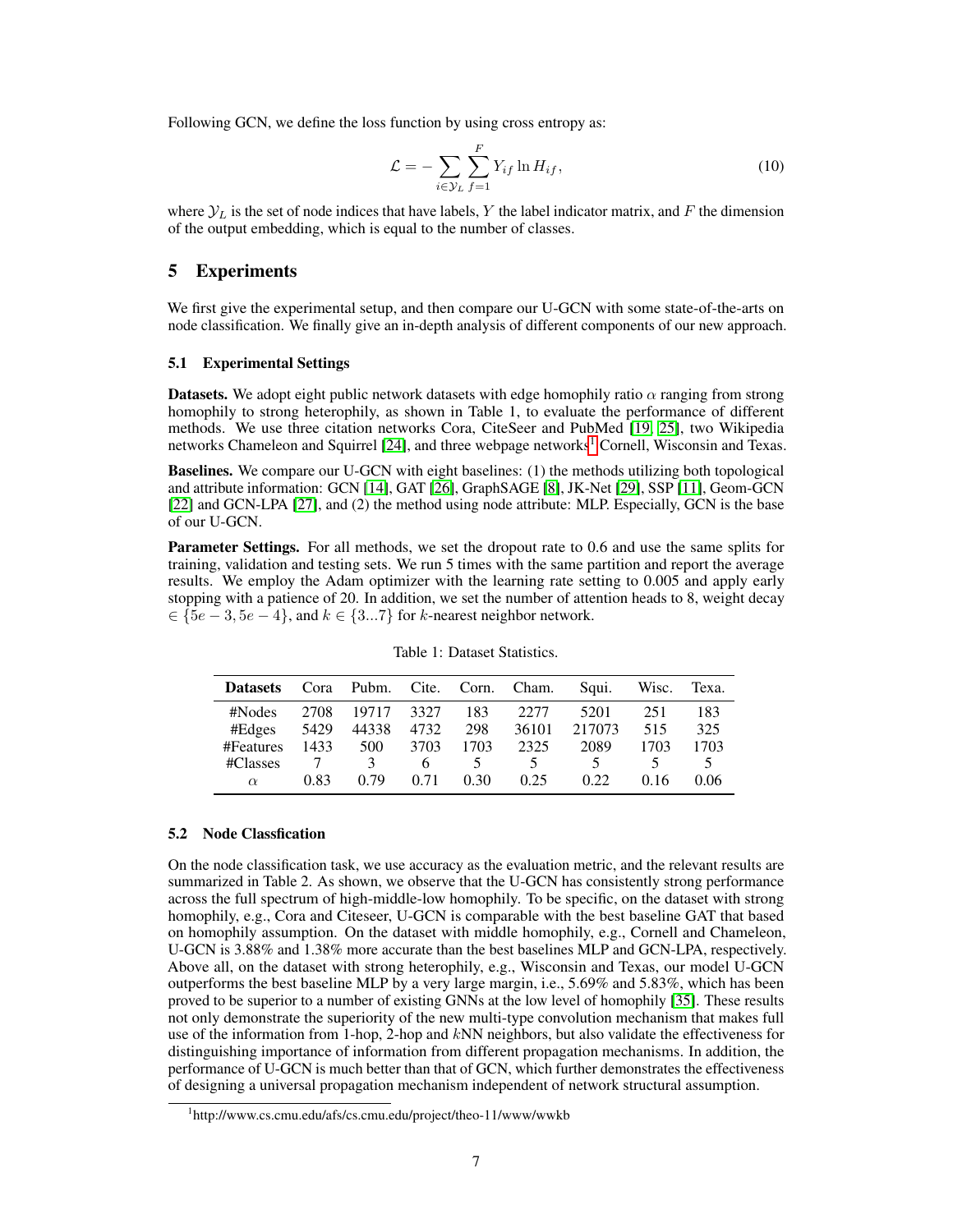| Methods        | Cora  | Pubm. | Cite. | Corn. | Cham. | Squi. | Wisc. | Texa. |
|----------------|-------|-------|-------|-------|-------|-------|-------|-------|
| <b>GCN</b>     | 82.93 | 83.29 | 73.12 | 46.51 | 52.32 | 33.10 | 47.73 | 52.71 |
| <b>GAT</b>     | 83.13 | 84.42 | 72.04 | 48.06 | 51.38 | 32.27 | 46.59 | 49.61 |
| <b>SSP</b>     | 81.08 | 79.50 | 71.13 | 55.04 | 21.87 | 19.72 | 49.37 | 55.04 |
| JK-Net         | 81.27 | 86.15 | 71.74 | 52.71 | 53.95 | 33.51 | 48.30 | 51.94 |
| GraphSage      | 82.20 | 83.03 | 71.41 | 53.49 | 42.29 | 26.89 | 56.82 | 53.49 |
| Geom-GCN       | 74.27 | 83.49 | 73.79 | 54.26 | 38.66 | 32.22 | 53.41 | 64.34 |
| <b>GCN-LPA</b> | 82.33 | 85.83 | 72.29 | 49.61 | 52.69 | 33.48 | 50.57 | 48.84 |
| <b>MLP</b>     | 63.33 | 83.08 | 67.74 | 65.89 | 41.35 | 29.44 | 64.20 | 65.89 |
| <b>U-GCN</b>   | 84.00 | 85.22 | 74.08 | 69.77 | 54.07 | 34.39 | 69.89 | 71.72 |

Table 2: Comparisons on node classification (Percent).

#### 5.3 Ablation Study

Similar to most deep learning models, U-GCN also contains some important components that may have significant impact on the performance. To gain deeper insight into the contributions of different components involved in our approach, we conduct experiments on comparing U-GCN with four variations. The variants are as follows: 1) GCN which serves as the base framework of U-GCN of using 1-hop network neighbors for propagation, 2) GCN of employing 2-hop neighbors for direct propagation, named as U-GCN-1, 3) GCN of utilizing kNN for direct propagation, named as U-GCN-2, and 4) U-GCN of removing 2-hop neighbors, named as U-GCN-3. We take their comparison on node classification as an example.

As shown in Table 3, compared to GCN, U-GCN-1 (and U-GCN-2) of utilizing 2-hop neighbors (and  $kNN$ ) is on average 3.37% (and 3.12%) more accurate on eight datasets. This validates that 2-hop neighbors (and  $kNN$ ) play an important role during information propagation, especially on the networks dominated by heterophily. Furthermore, by introducing  $kNN$ , the derived U-GCN-3 improves performance of GCN (and U-GCN-2), i.e., on average 6.64% (and 3.32%) more accurate on eight datasets. This demonstrates that the performance of 1-hop and  $kNN$  neighbors can be mutually enhanced to a certain extent. In addition, U-GCN is on average 2.49% more accurate than U-GCN-3, which further validates the soundness of our new universal GCN framework that makes full use of different propagation mechanisms aiming to the network with diverse properties.

| Methods Cora Pubm. Cite. Corn. Cham. Squi. Wisc. Texa. AVG  |  |  |                                                           |  |                               |  |
|-------------------------------------------------------------|--|--|-----------------------------------------------------------|--|-------------------------------|--|
|                                                             |  |  | GCN 82.93 83.29 73.12 46.51 52.32 33.10 47.73 52.71 58.96 |  |                               |  |
| U-GCN-1 74.40 83.92 68.66 56.59                             |  |  |                                                           |  | 48.81 33.84 64.20 68.22 62.33 |  |
| U-GCN-2 70.27 80.86 68.74 <b>70.54</b>                      |  |  |                                                           |  | 38.60 29.11 68.75 69.77 62.08 |  |
| U-GCN-3 83.67 81.33 72.79 65.12                             |  |  | 53.51                                                     |  | 34.06 69.89 62.79 65.40       |  |
| U-GCN 84.00 85.22 74.08 69.77 54.07 34.39 69.89 71.72 67.89 |  |  |                                                           |  |                               |  |

Table 3: Comparisons of our U-GCN with four variants on node classification (Percent).

# 6 Related Work

In line with the focus of our work, we briefly review the most related work on graph neural networks (GNNs) and homophily assumption.

GNNs. In recent years, GNNs have become popular for graph-based machine learning problems increasingly [\[13,](#page-9-12) [31\]](#page-10-17). Defferrard *et al*. [\[5\]](#page-9-13) propose the first version of GNN by generalizing convolutional neural networks (CNNs) from regular grids (e.g., images) to irregular grids (e.g., graphs). After that comes GCN [\[14\]](#page-9-0), a popular GNN model which obtains node embeddings by integrating high-order neighborhood information through stacked graph convolutional layers. Further, GraphSAGE [\[8\]](#page-9-10) generalizes the aggregation beyond averaging, and models the ego-features distinctly from the neighbor-features in its subsampled neighborhood. GAT [\[26\]](#page-10-12) introduces a node-level multi-head attention mechanisms to specify the weights from different neighborhoods.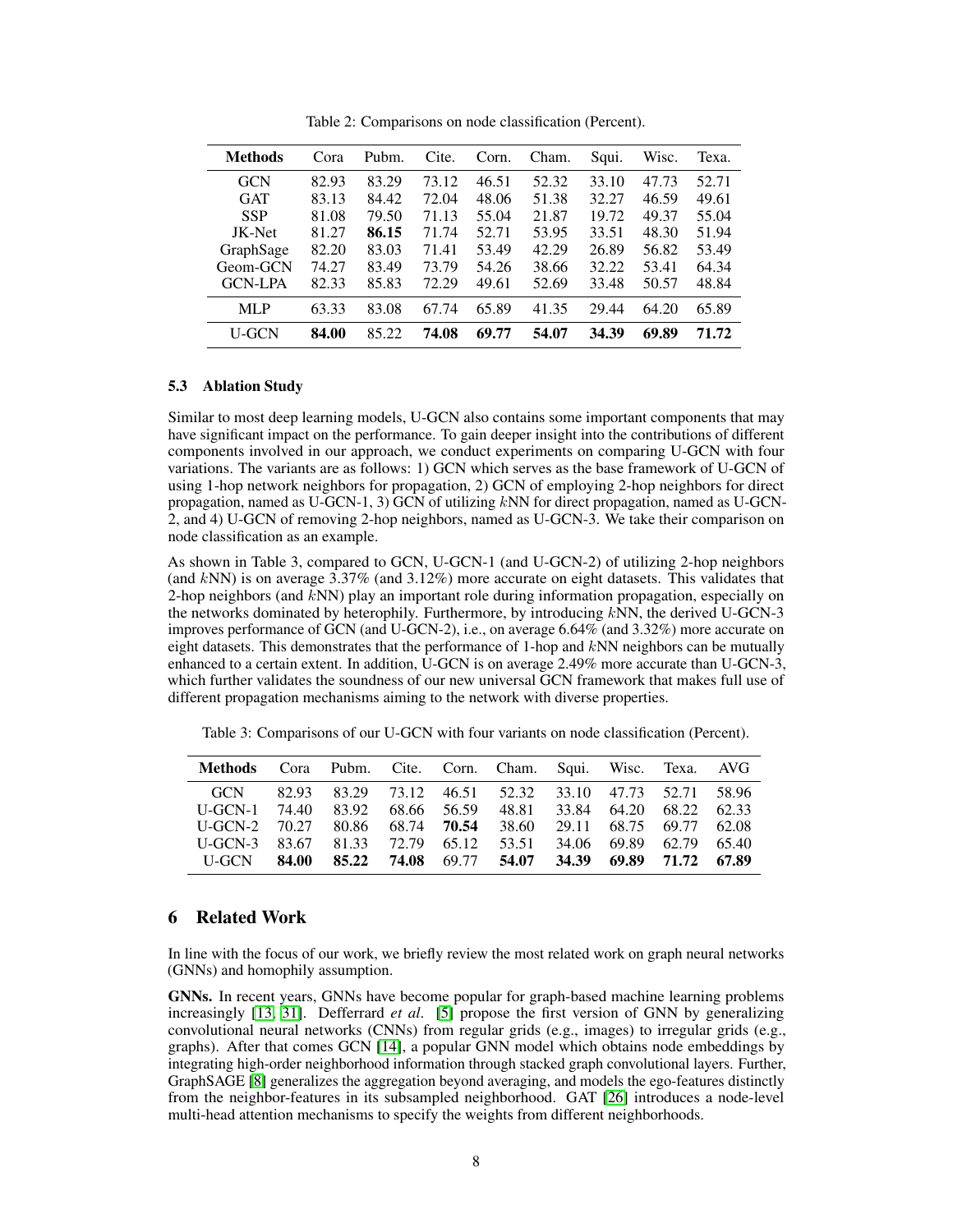Homophily Assumption. Several efforts have been made to relieve the limitation of homophily assumption, so as to improve GCNs. Geom-GCN [\[22\]](#page-10-10) proposes a novel geometric aggregation scheme to overcome neighborhood structural information losing and long-range dependencies lacking. GPR-GNN [\[4\]](#page-9-4) proposes a new architecture that adaptively learns the generalized pageRank (GPR) weights, to jointly optimize node feature and topological information extraction. CPGNN [\[34\]](#page-10-18) designs a GNN framework that incorporates an interpretable compatibility matrix H for modeling the homophily level. Moreover, H2GCN [\[35\]](#page-10-7) incorporates three key designs: ego- and neighborembedding separation, higher-order neighborhoods and combination of intermediate, to capture information under the low level of homophily. More Recently, GGCN [\[32\]](#page-10-19) proposes a robust and generalized model that addresses the discrepancy in features and degrees between neighbors by incorporating signed messages and learned degree corrections, so as to alleviate the homophily assumption of GCNs.

These existing methods have achieved reasonable results on handling the homophily assumption of GCNs. However, there is still a lack of insightful understanding of the key factors of a universal propagation mechanism independent of the network structural assumption, which is of great significant while often ignored by the existing GCN methods.

# 7 Discussion

In this section, we discuss what are the universal propagation mechanism in networks. Take the global spread of epidemics as an example, it is a complex, network-driven dynamic process. The combined multi-scale nature and intrinsic heterogeneity of the epidemic network make it difficult to develop an intuitive understanding of this process, to predict its time course and to locate its origin. However, Brockmann *et al*. [\[3\]](#page-9-14) show that if we use a probabilistically motivated effective distance, rather than conventional geographic distance, to analyse propagation process, the complex spatiotemporal patterns can be simplified into simple, homogeneous wave propagation patterns. Motivated by this idea, it is of great necessary to find a universal propagation mechanism for GCNs, where universality refers to independence on homophily, heterophily or randomness network structural assumptions, so as to select the valuable nodes as neighborhoods, and meanwhile relieve the limitation of homophily assumption of GCNs. More importantly, even if there are assumptions (e.g., homophily), a universal propagation mechanism may still be able to find better and more valuable nodes as neighborhoods, rather than directly using the 1-hop network neighbors the same as the existing methods.

# 8 Conclusion

We rethink the propagation mechanism of networks with different structural properties, and surprisingly discover the segmentation rules that 1-hop,  $kNN$  and 2-hop neighbors are more suitable as neighborhoods in network with complete homophily, randomness and complete heterophily, respectively. However, real-world networks are complex, and may present diverse properties. We accordingly design a universal model U-GCN, which is able to select more valuable nodes as neighborhoods automatically for information propagation without relying on network structural assumptions. Empirical results on networks with different edge homophily ratio demonstrate the superiority of our new approach over some state-of-the-art methods.

Last but not least, the methods that satisfy the basic idea, that is, consider the information from nodes of 1-hop, 2-hop and  $kNN$  neighbors simultaneously, and at the same time, make reasonable use of these information, and fuse them effectively for the learning objectives, can be considered as general models, where our U-GCN is one of the most simple and effective methods.

## Broader Impact

In this work, we propose to analyse whether networks with different structural properties should adopt different propagation mechanisms. One interesting finding is that there are segmentation rules for the universal propagation phenomenon. Considering real-world networks are complex and may present diverse properties, a universal propagation mechanism independent of the network structural assumption have been presented. Obviously, the results of the work will have an immediate impact on improving the performance of most GCN models based on homophily assumption. Not only that,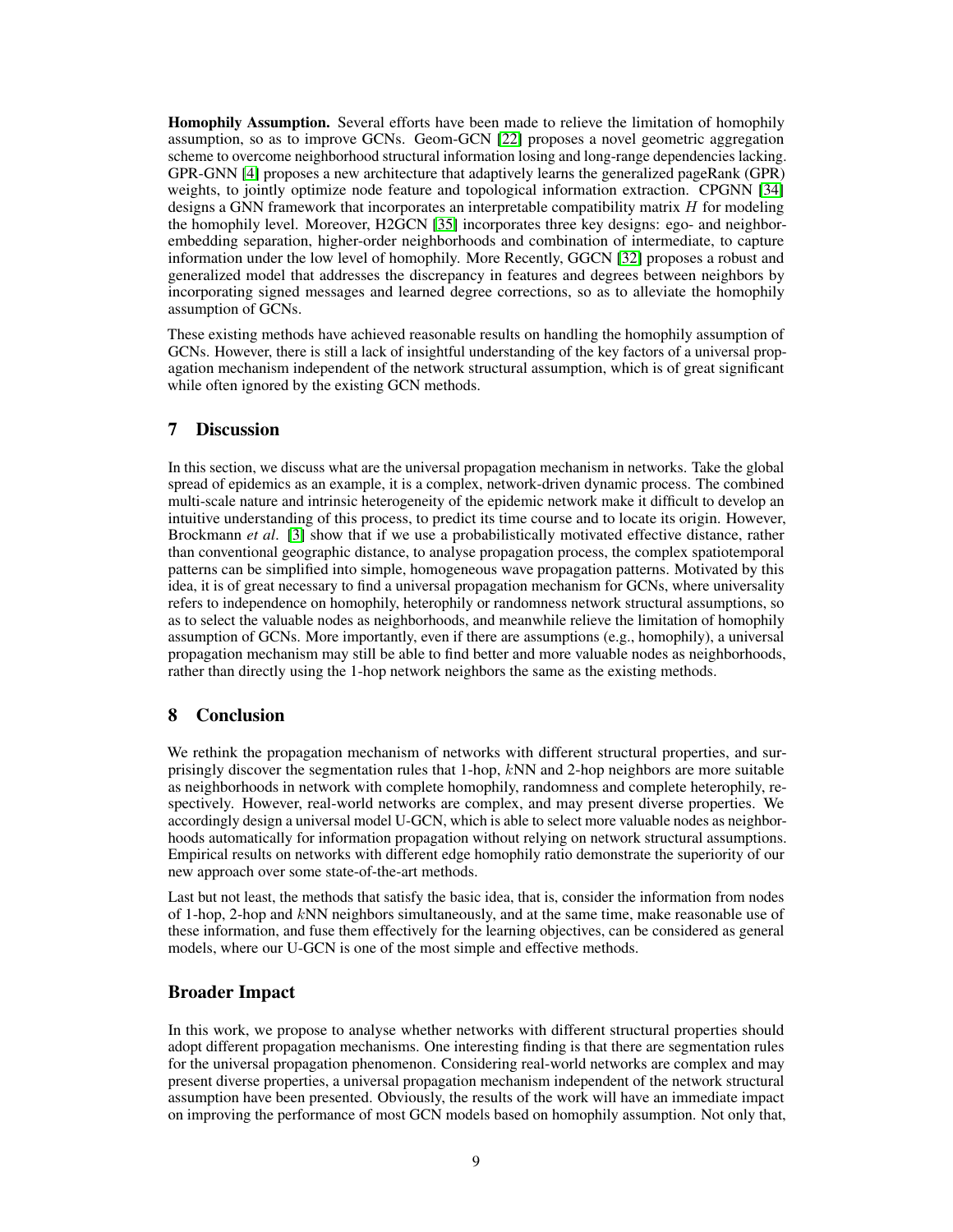this work will also significantly benefit applications involving network-structured data, including bioinformatics, computer vision and recommendation system.

While our research focuses on performance by designing a universal propagation mechanism on general networks with any structural properties, like many other GCNs, it provides limited explanation to its prediction. We advocate peer researchers to look into this to enhance the interpretability of modern GCNs, and make GCNs applicable in more risk-sensitive applications.

### Acknowledgements

This work is supported in by the Natural Science Foundation of China under grants 61772361, 61876128 and 62172052.

### References

- <span id="page-9-1"></span>[1] Gregor Bachmann, Gary Bécigneul, and Octavian Ganea. Constant curvature graph convolutional networks. In *Proceedings of ICML*, pages 486–496, 2020.
- <span id="page-9-5"></span>[2] Deyu Bo, Xiao Wang, Chuan Shi, and Huawei Shen. Beyond low-frequency information in graph convolutional networks. In *Proceedings of AAAI*, 2021.
- <span id="page-9-14"></span>[3] Dirk Brockmann and Dirk Helbing. The hidden geometry of complex, network-driven contagion phenomena. *Science*, 342(6164):1337–1342, 2013.
- <span id="page-9-4"></span>[4] Eli Chien, Jianhao Peng, Pan Li, and Olgica Milenkovic. Adaptive universal generalized pagerank graph neural network. In *Proceedings of ICLR*, 2021.
- <span id="page-9-13"></span>[5] Michaël Defferrard, Xavier Bresson, and Pierre Vandergheynst. Convolutional neural networks on graphs with fast localized spectral filtering. In *Proceedings of NeurIPS*, pages 3837–3845, 2016.
- <span id="page-9-2"></span>[6] Hongyang Gao, Zhengyang Wang, and Shuiwang Ji. Large-scale learnable graph convolutional networks. In *Proceedings of KDD*, pages 1416–1424, 2018.
- <span id="page-9-8"></span>[7] Michelle Girvan and M. E. J. Newman. Community structure in social and biological networks. *Proceedings of the National Academy of Sciences*, 99(12):7821–7826, 2002.
- <span id="page-9-10"></span>[8] William L. Hamilton, Zhitao Ying, and Jure Leskovec. Inductive representation learning on large graphs. In *Proceedings of NeurIPS*, pages 1024–1034, 2017.
- <span id="page-9-9"></span>[9] Dongxiao He, Zhiyong Feng, Di Jin, Xiaobao Wang, and Weixiong Zhang. Joint identification of network communities and semantics via integrative modeling of network topologies and node contents. In *Proceedings of AAAI*, pages 116–124, 2017.
- <span id="page-9-6"></span>[10] Fenyu Hu, Yanqiao Zhu, Shu Wu, Liang Wang, and Tieniu Tan. Hierarchical graph convolutional networks for semi-supervised node classification. In *Proceedings of IJCAI*, pages 4532–4539, 2019.
- <span id="page-9-11"></span>[11] Mohammad Rasool Izadi, Yihao Fang, Robert Stevenson, and Lizhen Lin. Optimization of graph neural networks with natural gradient descent. In *IEEE International Conference on Big Data*, pages 171–179, 2020.
- <span id="page-9-3"></span>[12] Di Jin, Cuiying Huo, Chundong Liang, and Liang Yang. Heterogeneous graph neural network via attribute completion. In *Proceedings of WWW*, pages 391–400, 2021.
- <span id="page-9-12"></span>[13] Di Jin, Zhizhi Yu, Pengfei Jiao, Shirui Pan, Philip S. Yu, and Weixiong Zhang. A survey of community detection approaches: From statistical modeling to deep learning. *TKDE*, 2021.
- <span id="page-9-0"></span>[14] Thomas N. Kipf and Max Welling. Semi-supervised classification with graph convolutional networks. In *Proceedings of ICLR*, 2017.
- <span id="page-9-7"></span>[15] Ruoyu Li, Sheng Wang, Feiyun Zhu, and Junzhou Huang. Adaptive graph convolutional neural networks. In *Proceedings of AAAI*, pages 3546–3553, 2018.